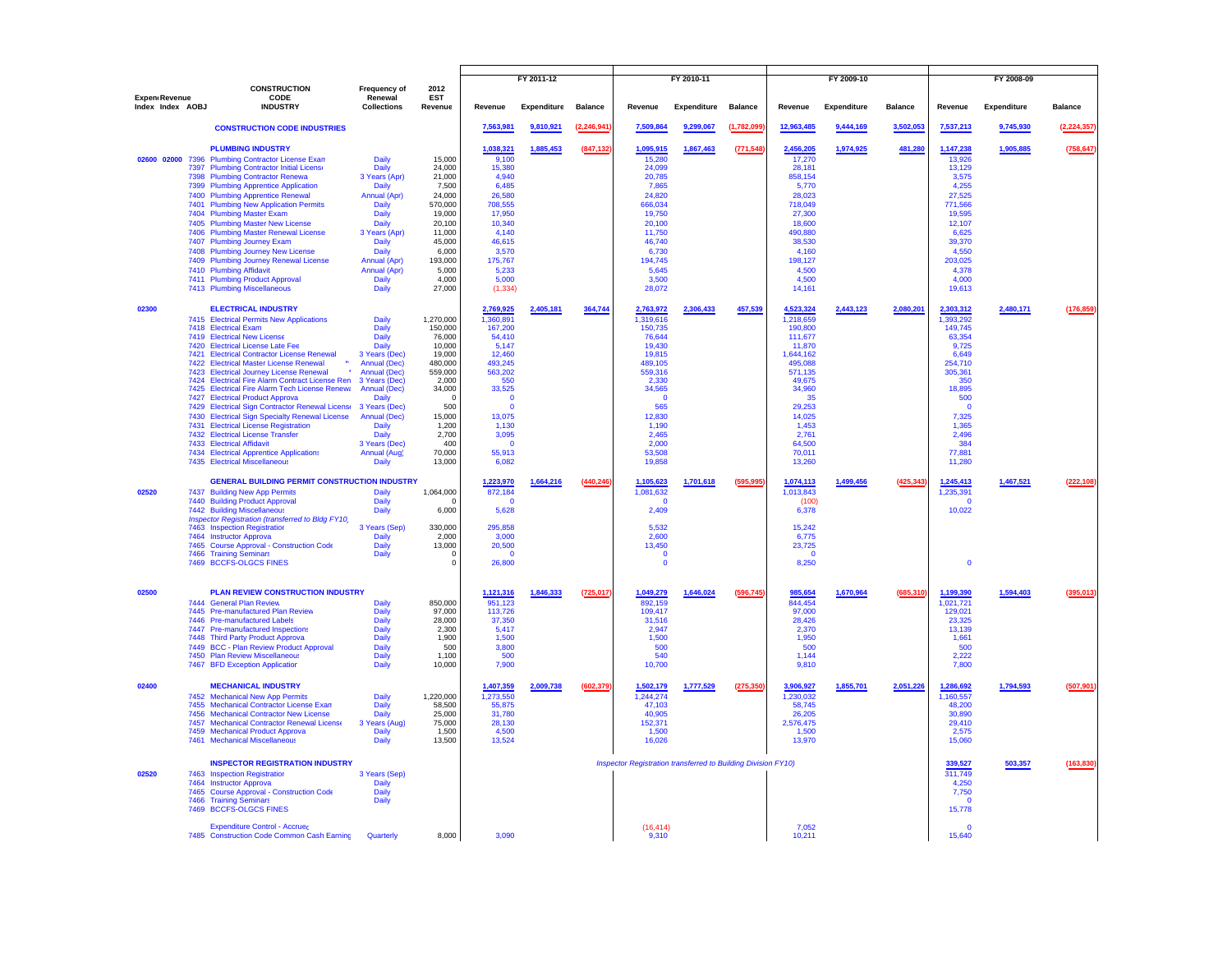|                  |                                                                                                                                                                                                                                                                                                                                                                                                                                                                                                                                                  |                                                                                                                                                                  |                                                                                                                                                       |                                                                                                                                                           | FY 2011-12         |                |                                                                                                                                                          | FY 2010-11         |                |                                                                                                                                                    | FY 2009-10         |                |                                                                                                                                                                                | FY 2008-09         |                |
|------------------|--------------------------------------------------------------------------------------------------------------------------------------------------------------------------------------------------------------------------------------------------------------------------------------------------------------------------------------------------------------------------------------------------------------------------------------------------------------------------------------------------------------------------------------------------|------------------------------------------------------------------------------------------------------------------------------------------------------------------|-------------------------------------------------------------------------------------------------------------------------------------------------------|-----------------------------------------------------------------------------------------------------------------------------------------------------------|--------------------|----------------|----------------------------------------------------------------------------------------------------------------------------------------------------------|--------------------|----------------|----------------------------------------------------------------------------------------------------------------------------------------------------|--------------------|----------------|--------------------------------------------------------------------------------------------------------------------------------------------------------------------------------|--------------------|----------------|
|                  | <b>CONSTRUCTION</b>                                                                                                                                                                                                                                                                                                                                                                                                                                                                                                                              | Frequency of                                                                                                                                                     | 2012                                                                                                                                                  |                                                                                                                                                           |                    |                |                                                                                                                                                          |                    |                |                                                                                                                                                    |                    |                |                                                                                                                                                                                |                    |                |
| Expen Revenue    | CODE                                                                                                                                                                                                                                                                                                                                                                                                                                                                                                                                             | Renewal                                                                                                                                                          | <b>EST</b>                                                                                                                                            |                                                                                                                                                           |                    |                |                                                                                                                                                          |                    |                |                                                                                                                                                    |                    |                |                                                                                                                                                                                |                    |                |
| Index Index AOBJ | <b>INDUSTRY</b>                                                                                                                                                                                                                                                                                                                                                                                                                                                                                                                                  | <b>Collections</b>                                                                                                                                               | Revenue                                                                                                                                               | Revenue                                                                                                                                                   | <b>Expenditure</b> | <b>Balance</b> | Revenue                                                                                                                                                  | <b>Expenditure</b> | <b>Balance</b> | Revenue                                                                                                                                            | <b>Expenditure</b> | <b>Balance</b> | Revenue                                                                                                                                                                        | <b>Expenditure</b> | <b>Balance</b> |
| 02800 02009      | <b>BOILER INDUSTRY</b>                                                                                                                                                                                                                                                                                                                                                                                                                                                                                                                           |                                                                                                                                                                  |                                                                                                                                                       | 3,155,441                                                                                                                                                 | 2,788,335          | 367,106        | 2,861,782                                                                                                                                                | 2,428,876          | 432,906        | 3,409,081                                                                                                                                          | 2,409,032          | 1,000,049      | 2,445,690                                                                                                                                                                      | 2,306,430          | 139,260        |
|                  | 7300 Boiler Install Permits<br>7301 Boiler Repair Permits<br>7303 Boiler Install Licenses<br>7304 Boiler Repair Licenses<br>7305 Boiler Special Inspector Licenses<br>7308 Boiler Nuclear Repair<br>7311 Boiler Special Inspections<br>7314 Boiler Invoices Certificates<br>7315 Boiler Invoices Inspections<br>7317 Boiler Miscellaneous<br>7318 RED-Boiler Fees-Control Department<br>7323 Boiler Common Cash Earnings<br>7324 RED-Boiler Fees-Treasury Services<br>7325 Boiler Operator Registration<br>1720 Correction Prior Yr Expenditures | Daily<br>Daily<br>Annual (Dec/Jan)<br>Annual (Dec)<br>Annual (Dec)<br><b>Daily</b><br>Daily<br>Daily-1/3 per yr<br>Daily-1/3 per yr<br><b>Daily</b><br>Quarterly | 200,000<br>54,000<br>184,000<br>11,000<br>7,600<br>$\Omega$<br>115,000<br>1,300,000<br>1,100,000<br>6,000<br>$\Omega$<br>1,000<br>$^{\circ}$<br>9,000 | 203,662<br>61,062<br>123,835<br>8,160<br>6,845<br>1.200<br>136,628<br>961,700<br>1,603,497<br>796<br>(40, 378)<br>2,093<br>$\Omega$<br>86,340<br>$\Omega$ |                    |                | 204,870<br>58,994<br>226,585<br>15,235<br>7,608<br>$\Omega$<br>117,766<br>787,046<br>1,387,626<br>2,522<br>(40, 834)<br>2,346<br>$\Omega$<br>92,018<br>c |                    |                | 220,475<br>54,740<br>184,195<br>11,920<br>7,925<br>-0<br>146.067<br>1,565,947<br>1,154,215<br>6,058<br>(43,098)<br>1,590<br>(100)<br>99,021<br>126 |                    |                | 231,225<br>55,183<br>185,470<br>13,120<br>7,850<br>$\Omega$<br>127.810<br>1,080,180<br>638,810<br>7,821<br>(38, 820)<br>(1,646)<br>(200)<br>138,885<br>$\overline{\mathbf{0}}$ |                    |                |
| 02700 02010      | <b>ELEVATOR INDUSTRY</b>                                                                                                                                                                                                                                                                                                                                                                                                                                                                                                                         |                                                                                                                                                                  |                                                                                                                                                       | 4,013,584                                                                                                                                                 | 3,653,435          | 360,149        | 3,949,988                                                                                                                                                | 3,393,191          | 556,797        | 4,122,572                                                                                                                                          | 3,163,237          | 959,335        | 3,933,375                                                                                                                                                                      | 3,081,837          | 851,538        |
|                  | 7500 Elevator Install Permits<br>7501 Elevator Repair Permits<br>7503 Elevator Journey Licenses<br>7504 Elevator Journey License Exam<br>7505 Elevator Contractor License<br>7506 Elevator Commission Renewal<br>7507 Elevator Cont Comm. Exam<br>7509 Elevator Invoices<br>7511 Elevator Miscellaneous<br>7512 RED-ELEV Fees DCS 1%                                                                                                                                                                                                             | <b>Daily</b><br>Daily<br>Daily<br>Daily<br><b>Annual (Dec)</b><br>Daily<br>Daily<br>Daily<br>Daily                                                               | 210,000<br>255,000<br>35,000<br>5,000<br>9,000<br>$^{\circ}$<br>1,500<br>3,550,000<br>3,000<br>(55,000)                                               | 248.790<br>228,255<br>32,720<br>2,200<br>8,440<br>220<br>1,630<br>3.547.485<br>3,829<br>(59, 985)                                                         |                    |                | 211,060<br>236,860<br>34,313<br>3,125<br>8,725<br>100<br>1,750<br>3.506.692<br>2,964                                                                     |                    |                | 230,900<br>264,184<br>35,366<br>6,300<br>9,072<br>- 0<br>1,750<br>3.629.949<br>2,528                                                               |                    |                | 230,570<br>321,651<br>37,281<br>7,760<br>9.827<br>25<br>1,400<br>3,376,643<br>3,495                                                                                            |                    |                |
| 02915 02020      | <b>MANUFACTURED HOUSING INDUSTRY</b>                                                                                                                                                                                                                                                                                                                                                                                                                                                                                                             |                                                                                                                                                                  |                                                                                                                                                       | 2,642,013                                                                                                                                                 | 2,402,704          | 239,309        | 1,885,196                                                                                                                                                | 2,173,483          | (288,287       | 2,084,193                                                                                                                                          | 2,021,304          | 62,889         | 2,722,386                                                                                                                                                                      | 2,102,823          | 619,563        |
|                  | 6360 Manufactured Home Fees - Installers & Re 3 Years (Sep)<br>6362 Manufactured Home Fees - Dealers<br>6363 Manufactured Home Titles<br>6364 Publication and Copy Revenue - Manufact<br>6365 Manufactured Home Fees - Parks<br>6366 Permit to Construct/Plan Approval<br>6367 RED-Mfg Housing Fees-Control Dept.<br>6368 HUD-Reimbursement of Inspection Costs<br>6371 Housing and Urban Dev - Fed Funds - Mar<br>6372 Manufactured Home Commission Fines<br>6374 Common Cash Interest - Mfg Housing Con                                        | 3 Years (Sep)<br>Daily<br>Daily<br>3 Years (Sep)<br>Daily<br>Quarterly<br>Daily<br>Quarterly                                                                     | 46,000<br>212,625<br>2,000,000<br>500<br>550,000<br>$^{\circ}$<br>0<br>$^{\circ}$<br>$\Omega$<br>10,000<br>3,500                                      | 41.036<br>211,905<br>2,116,165<br>379<br>552,709<br>1,286<br>(36,681)<br>(266, 793)<br>$\Omega$<br>19,453<br>2,553                                        |                    |                | 3.750<br>17,365<br>1,956,162<br>603<br>60,631<br>370<br>(33,942)<br>(252, 393)<br>$\Omega$<br>127,898<br>4,752                                           |                    |                | 21.610<br>72,878<br>2,121,060<br>1,407<br>171,616<br>285<br>(37, 217)<br>(286, 329)<br>$\Omega$<br>11,000<br>7,884                                 |                    |                | 46,879<br>232,110<br>2,153,098<br>442<br>565,985<br>1,573<br>(32, 256)<br>(264, 879)<br>(10, 629)<br>9,105<br>20,958                                                           |                    |                |
|                  | <b>PROPERTY DEVELOPMENT FEES</b>                                                                                                                                                                                                                                                                                                                                                                                                                                                                                                                 |                                                                                                                                                                  |                                                                                                                                                       | 20,068                                                                                                                                                    | 861                | 19,207         | 22,620                                                                                                                                                   | 2,925              | 19,695         | 14,608                                                                                                                                             | 0                  | 14,608         | 18,324                                                                                                                                                                         | 18,629             | (305)          |
|                  | 6500 Property Development State Plat Review F 3 Years (Sep)<br>6501 RED-Property Development Fees-Control Dept                                                                                                                                                                                                                                                                                                                                                                                                                                   |                                                                                                                                                                  | 21,500                                                                                                                                                | 20,120<br>(52)                                                                                                                                            |                    |                | 22,620                                                                                                                                                   |                    |                | 14,760<br>(152)                                                                                                                                    |                    |                | 20,824<br>(2,500)                                                                                                                                                              |                    |                |